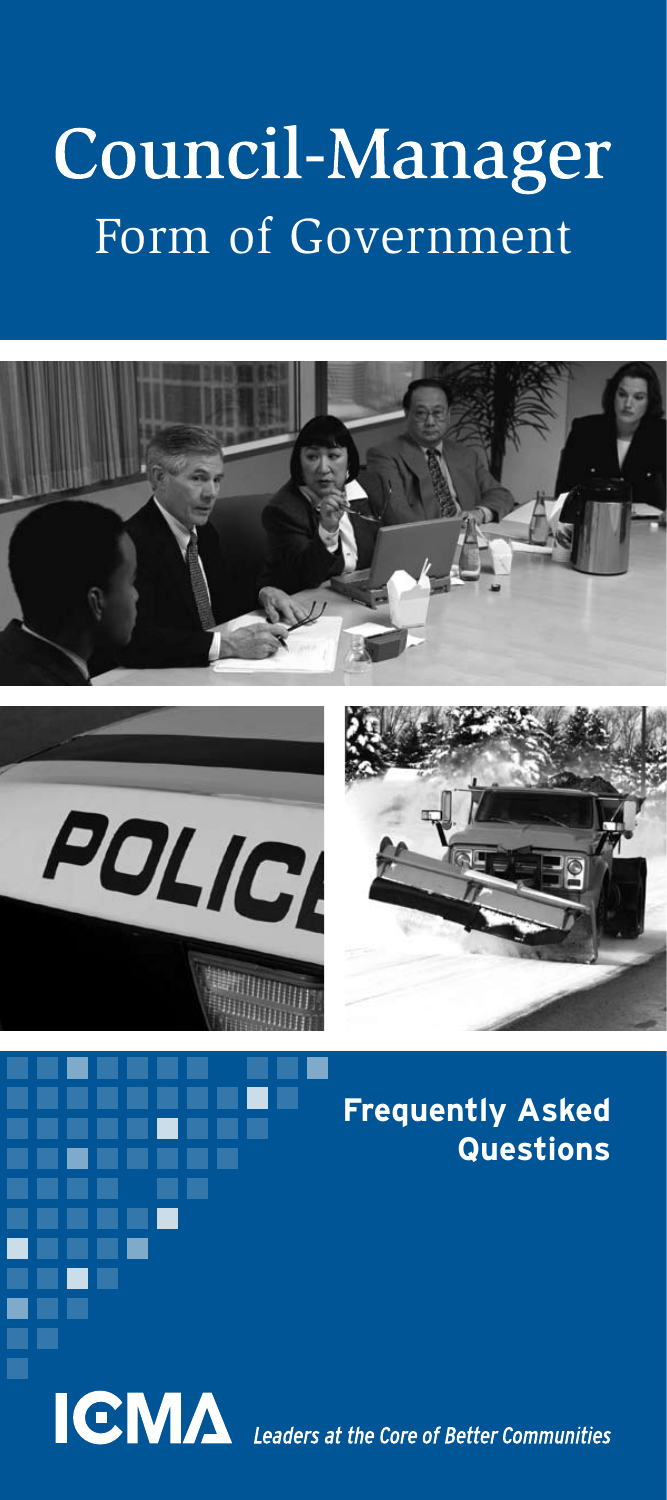#### **What is the council-manager form of government, which is used today by so many cities, towns, and counties?**

Council-manager government combines the strong political leadership of elected officials with the strong managerial experience of an appointed manager or administrator. All power and authority to set policy rests with an elected governing body, which includes a mayor or chairperson and members of the council, commission, or board. The governing body in turn hires a nonpartisan manager who has very broad authority to run the organization.

Born out of the U.S. progressive reform movement at the turn of the 20th century, the council-manager system was designed to combat corruption and unethical activity in local government by promoting effective management within a transparent, responsive, and accountable structure.

Since its establishment, the council-manager form has become the most popular structure of local government in the United States. The form is also widely used throughout the world in countries such as Canada, Australia, the Netherlands, New Zealand, and the United Kingdom.

#### **How does council-manager government work?**

The elected council or board represent their community and develop a long-range vision for its future. They establish policies that affect the overall operation of the community and are responsive to residents' needs and wishes.

To ensure that these policies are carried out and that the entire community is equitably served, the governing body appoints *a highly trained professional manager* on the basis of his/her education, experience, skills, and abilities (and not their political allegiances). If the manager is not responsive to the governing body, it has the authority to terminate the manager at any time.

#### **How can council-manager government benefit my community?**

A city, town, or county benefits from the council-manager form of government in a number of important ways:

- 1. Political power is concentrated in the *entire* governing body. The mayor and council share legislative functions
- 2. Policy making resides with elected officials, while oversight of the day-to-day operations of the community resides with the manager. In this way, the elected officials are free to devote time to policy planning and development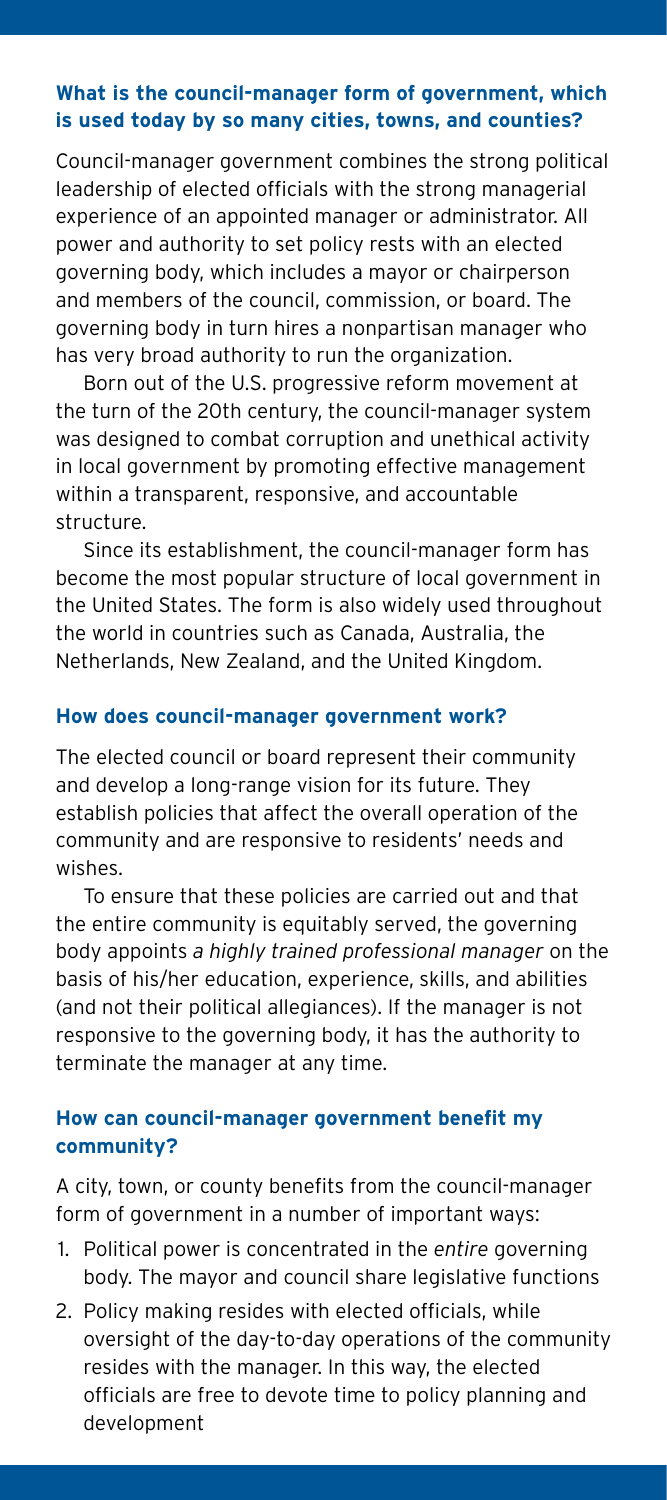- 3. The manager carries out the policies established by the elected governing body with an emphasis on effective, efficient, and equitable service delivery
- 4. Because decisions on policy and the future of the community are made by the entire governing body rather than a single individual, council-manager governments more often engage and involve their residents in decision making. Residents guide their community by serving on boards and commissions, participating in visioning and strategic planning, and designing community-oriented local government services
- 5. The form is flexible enough to adapt to local needs and demands. For example, some communities elect their councils at large, while others elect them by district or by a combination of an at-large-and-by-district system. Also, the mayor can be directly elected by voters or selected by and from among the council.

## **What is the role of the manager under council-manager government?**

The manager is hired to serve the council and the community and brings to the local government the benefits of his/her training and experience in administering municipal or county projects and programs. The manager prepares a budget for the council's consideration; recruits, hires, terminates, and supervises government staff; serves as the council's chief advisor; and carries out the council's policies. Council members and residents count on the manager to provide complete and objective information about local operations, discuss the pros and cons of alternatives, and offer an assessment of the long-term consequences of their decisions.

Appointed managers serve at the pleasure of the governing body. They can be fired by a majority of the council, consistent with local laws, or any employment agreements they may enter into with the council. The manager makes policy recommendations to the council for consideration and final decision. The manager is bound by whatever action the council takes, and control is always in the hands of the elected representatives of the people.

#### **What is the role of the council?**

The council is the community's legislative and policymaking body. Power is centralized in the elected council, which, for example, approves the budget and determines the tax rate. The council also focuses on the community's goals, major projects, and such long-term considerations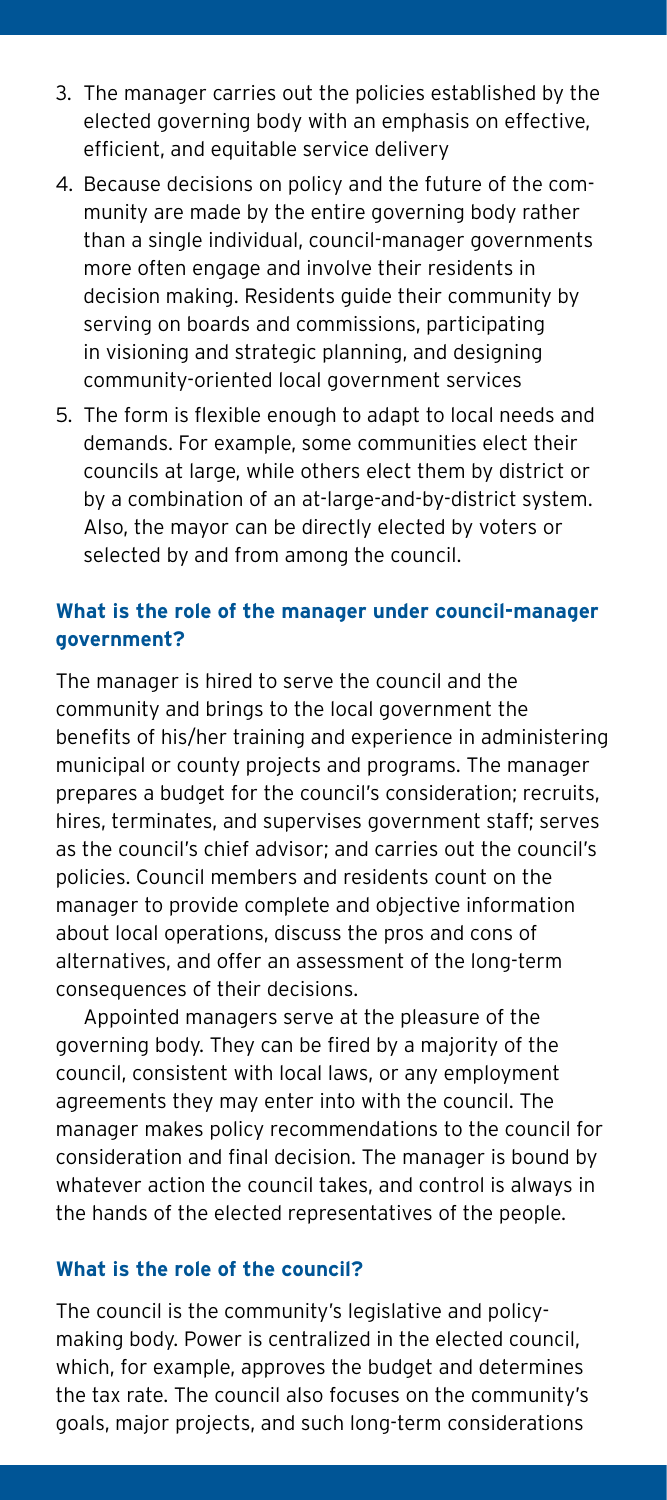as community growth, land use development, capital improvement and financing, and strategic planning. The council hires a professional manager to implement the administrative responsibilities related to these goals and supervises the manager's performance.

#### **What is the role of the mayor or chairperson?**

Mayors or chairpersons in council-manager communities are key political and policy leaders, and their specific duties, responsibilities, and authorities depend on the organization's charter. In council-manager communities, typically the mayor or chairperson is a voting member of the city council who presides at council meetings, represents the city in intergovernmental relationships, appoints members of citizen advisory boards and commissions (with the advice and consent of council), assigns agenda items to committees, facilitates communication and understanding between elected and appointed officials, and assists the council in setting goals and advocating policy decisions.

## **What value does a professional manager contribute to a community?**

Professional managers contribute value to a community because they:

- • Work in partnership with elected officials to develop sound approaches to community challenges by bringing together resources to make the right things happen and produce results that matter
- • Bring a community-wide perspective to policy discussions and strive to connect the past and future while focusing on the present. They help the governing body develop the long-term vision for the community that provides a framework for policy development and goal setting
- • Promote ethical government through commitment to a set of ethical standards that goes beyond those required by law. Managers who are members of ICMA subscribe to the organization's Code of Ethics, which requires them to "affirm the dignity and worth of the services rendered by government and maintain. . .a deep sense of social responsibility as a trusted public servant"
- • Encourage inclusion and build consensus among diverse interests (including those of elected officials, the business community, and citizens) by focusing on the entire community rather than the centralized interests of one or two individuals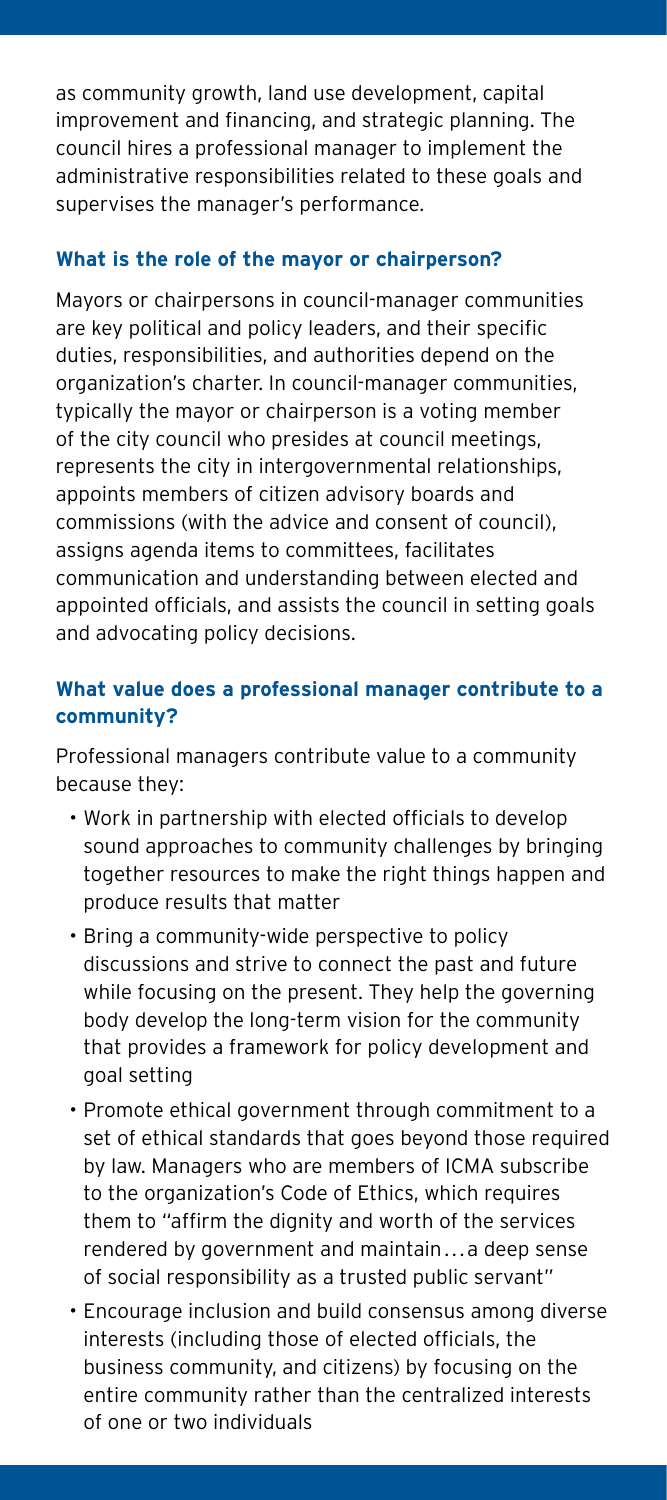- • Promote equity and fairness by ensuring that services are fairly distributed and that administrative decisions (such as hiring and contracting) are based on merit rather than favoritism
- • Develop and sustain organizational excellence and promote innovation. Professional managers focus relentlessly on efficient and equitable service delivery, policy implementation, and evaluation. They align the local government's administrative systems with the values, mission, and policy goals defined by the community and elected officials.

## **Does it cost more for a community to adopt the councilmanager form and hire a professional manager?**

Many local governments have found that their overall costs are actually reduced under competent management. Savings can come from decreased operating costs, increased efficiency and productivity, improved revenue collection, and effective use of technology. The economic health of the community may also benefit from implementation of improved business development and retention strategies.

## **What kinds of communities use the council-manager form of government?**

In 2007, more than 3,500 (49 percent) of the 7,171 U.S. cities and towns with populations of 2,500 residents or more operated under the council-manager form. This structure is also used by more than 370 counties. More than 92 million people in the U.S. live in communities that operate under this form.

## **Is the council-manager form popular among larger communities?**

Of the 247 U.S. cities with populations greater than 100,000 residents, 144 (58 percent) use this form of government. Larger cities and counties that use the form include:

- • Broward County, Florida (pop. 1,623,000)
- • Charlotte, North Carolina (pop. 540,000)
- • Dallas, Texas (pop. 1,188,000)
- • Fairfax County, Virginia (pop. 969,000)
- • Las Vegas, Nevada (pop. 535,000)
- • Mecklenburg County, North Carolina (pop. 695,000)
- • Oklahoma City, Oklahoma (pop. 506,000) *(continued)*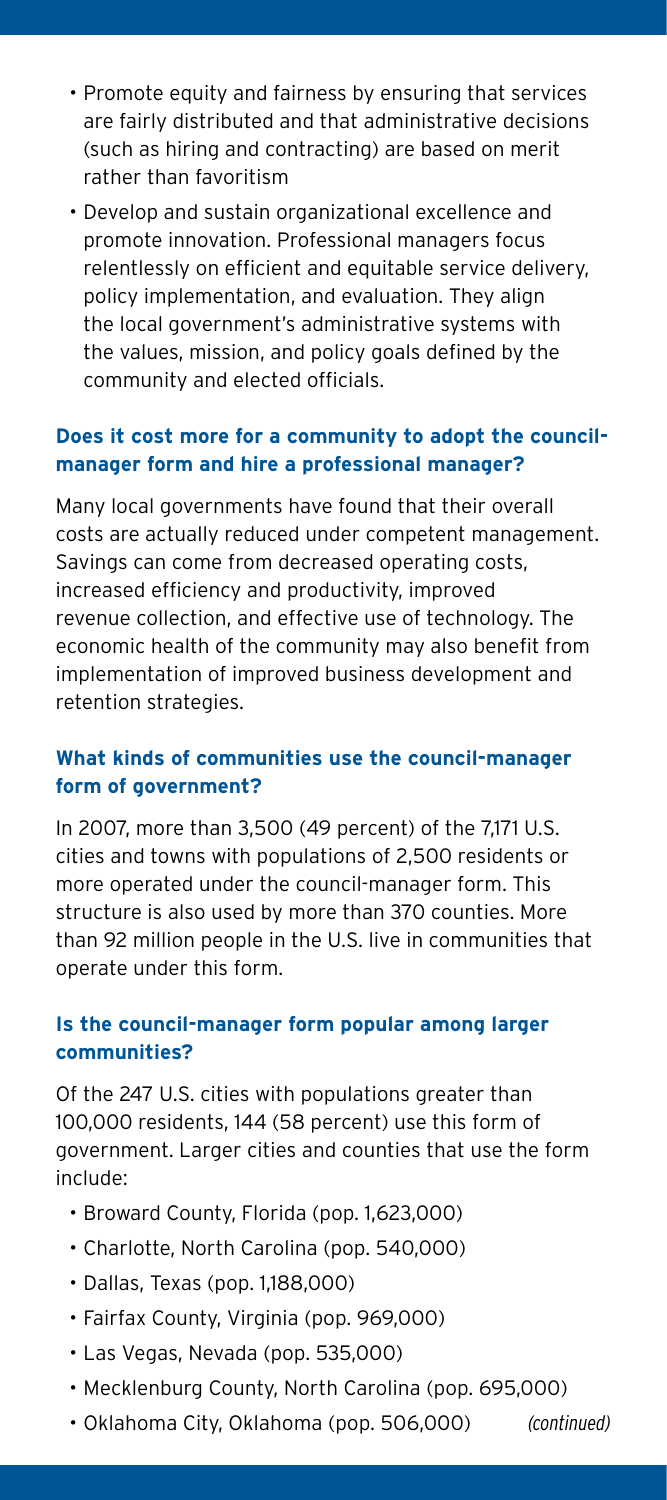*(continued)*

- • Phoenix, Arizona (pop. 1,321,000)
- • San Antonio, Texas (pop. 1,144,000)
- • San Jose, California (pop. 894,000)
- • Virginia Beach, Virginia (pop. 425,000)
- • Wichita, Kansas (pop. 344,000)

## **How can a community adopt the council-manager form of government?**

Most communities can adopt council-manager government through a charter, local ordinance, state enabling law, or by voter referendum. For information on how your community can adopt council-manager government, contact your state municipal league or association of counties. You can locate the addresses of these organizations on the Internet, or in the back section of ICMA's *Municipal Year Book,* which you may find in your local library.

## **Once a community adopts council-manager government, how does it choose a professional manager?**

The vacancy usually is announced in the *ICMA Newsletter,*  and managers, assistants, and other individuals from across the country are invited to apply. Interested parties apply directly to the council, which reviews the applications and interviews qualified candidates. ICMA makes no recommendations regarding candidates. Additional information is available in ICMA's *Recruitment Guidelines Handbook.* To download a copy, visit http://jobs.icma.org and click on "Recruitment Guidelines Handbook" under "Resources."

## **What kind of educational and professional experience do professional local government managers possess?**

Nearly 67% of managers surveyed by ICMA in 2006 indicated that they had earned a master's (usually in public administration, business, or public policy), or other advanced degree. Respondents to the same survey said they had spent an average of 19 years in the local government management profession.

## **Do professional local government managers have a membership organization?**

Yes. ICMA (the International City/County Management Association) is the premier local government leadership and management organization that serves as the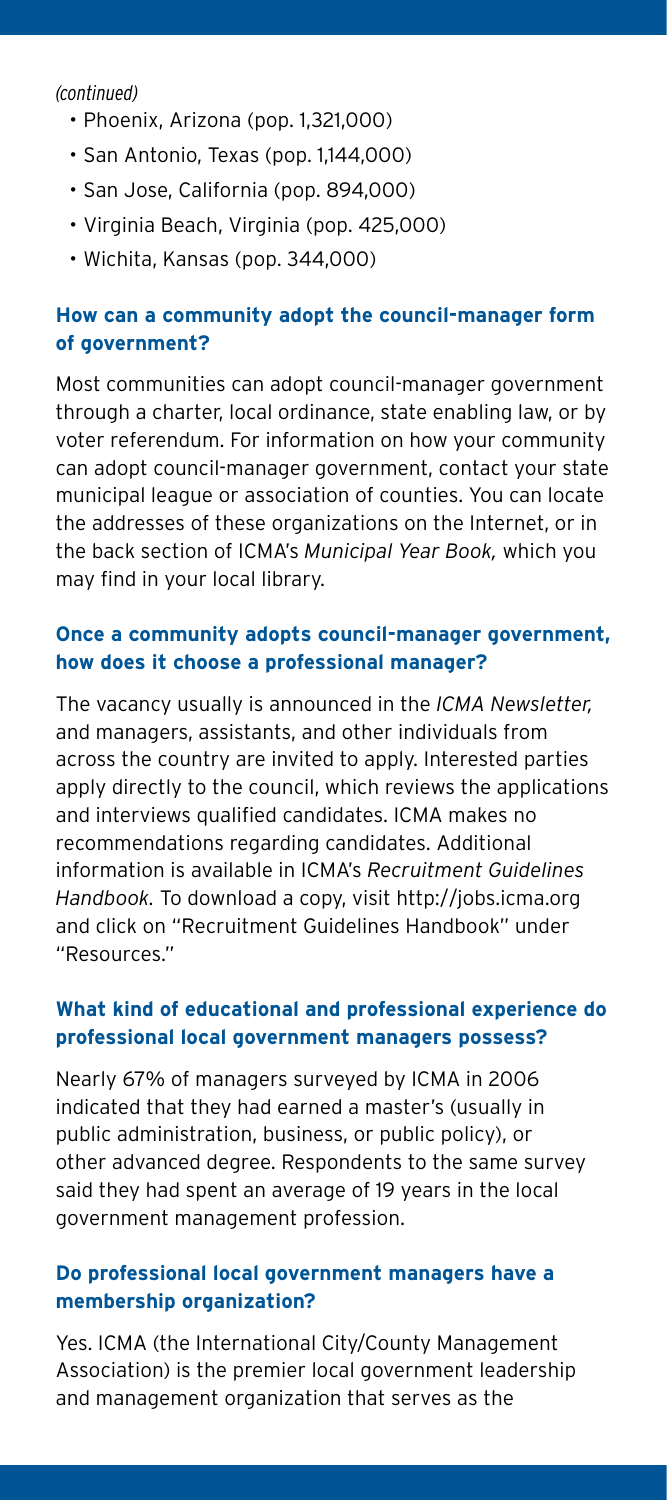professional and educational "home" for appointed professional managers and administrators. ICMA's membership also includes directors of state associations of local governments, other local government employees, academics, students, and concerned citizens who share the goal of improving local government.

ICMA's mission is to create excellence in local governance by developing and fostering professional local government management worldwide. To that end, the organization provides technical assistance and publications for management professionals to help them improve their skills and increase their knowledge. ICMA also serves as a clearinghouse for the collection, analysis, and dissemination of information and data about local government.

#### **Why is membership in ICMA important for a professional local government manager?**

In addition to gaining access to valuable resources and lifelong professional development opportunities, managers who belong to ICMA are bound by its Code of Ethics, which states that every member of the organization shall act with integrity in all personal and professional matters so that they will merit the respect and trust of elected officials, employees, and the public. This stringently enforced Code specifies 12 ethical principles of personal and professional conduct, including dedication to the cause of good government.

ICMA members believe in the effectiveness of representative democracy and the value of government services provided equitably to residents within a community. ICMA members are also committed to standards of honesty and integrity that go beyond those required by the law. For more information, contact ICMA or visit http://icma.org/ethics.

Finally, ICMA defines professional management and recognizes individual members who are qualified by a combination of education and experience, adherence to high standards of integrity, and an assessed commitment to lifelong learning and professional development. ICMA members who meet these requirements may earn designation as an ICMA Credentialed Manager. For more information on ICMA's Voluntary Credentialing Program, visit http://icma.org/credentialing.